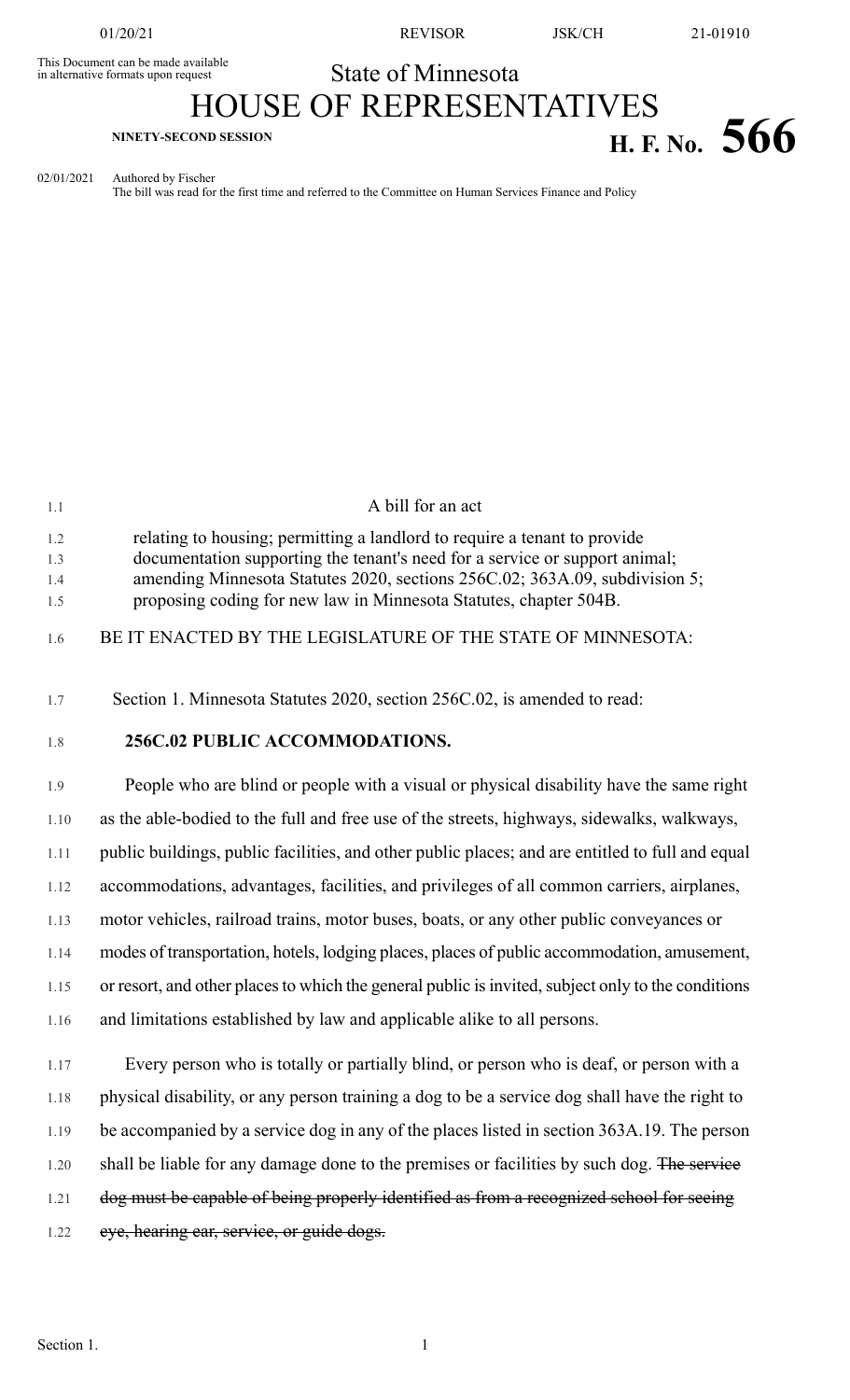| 2.1  | Sec. 2. Minnesota Statutes 2020, section 363A.09, subdivision 5, is amended to read:           |
|------|------------------------------------------------------------------------------------------------|
| 2.2  | Subd. 5. Real property full and equal access. It is an unfair discriminatory practice          |
| 2.3  | for a person to deny full and equal access to real property provided for in sections 363A.08   |
| 2.4  | to 363A.19, and 363A.28, subdivision 10, to a person who is totally or partially blind, deaf,  |
| 2.5  | or has a physical or sensory has a disability and who uses a service animal, if the service    |
| 2.6  | animal can be properly identified as being from a recognized program which trains service      |
| 2.7  | animals to aid persons who are totally or partially blind or deaf or have physical or sensory  |
| 2.8  | disabilities. The person may not be required to pay extra compensation for the service animal  |
| 2.9  | but is liable for damage done to the premises by the service animal.                           |
| 2.10 | Sec. 3. [504B.113] SERVICE AND SUPPORT ANIMAL DOCUMENTATION.                                   |
| 2.11 | Subdivision 1. Definitions. (a) For purposes of this section, the following terms have         |
| 2.12 | the meanings given.                                                                            |
| 2.13 | (b) "Service animal" has the meaning given in Code of Federal Regulations, title 28,           |
| 2.14 | section 36.104, as amended.                                                                    |
| 2.15 | (c) "Support animal" means an animal that: (1) provides emotional support that alleviates      |
| 2.16 | one or more identified symptoms or effects of a person's disability; and (2) does not need     |
| 2.17 | to be trained to perform a specific disability-related task.                                   |
| 2.18 | (d) "Tenant" means a current tenant or a prospective tenant.                                   |
| 2.19 | (e) "Licensed professional" means a provider of care who is:                                   |
| 2.20 | (1) a person licensed by the Board of Medical Practice under chapter 147;                      |
| 2.21 | (2) a physician assistant licensed under chapter 147A;                                         |
| 2.22 | (3) a nurse, as defined in section 148.171, subdivision 9, licensed under chapter 148;         |
| 2.23 | (4) a psychologist licensed under chapter 148;                                                 |
| 2.24 | (5) a mental health professional licensed under chapter 148B;                                  |
| 2.25 | (6) a social worker licensed under chapter 148E;                                               |
| 2.26 | (7) a counselor licensed under chapter 148F; or                                                |
| 2.27 | $(8)$ any professional listed in clauses $(1)$ to $(7)$ who holds a valid license in any other |
| 2.28 | state, provided the professional has an existing treatment relationship with the tenant        |

2.29 requesting a reasonable accommodation.